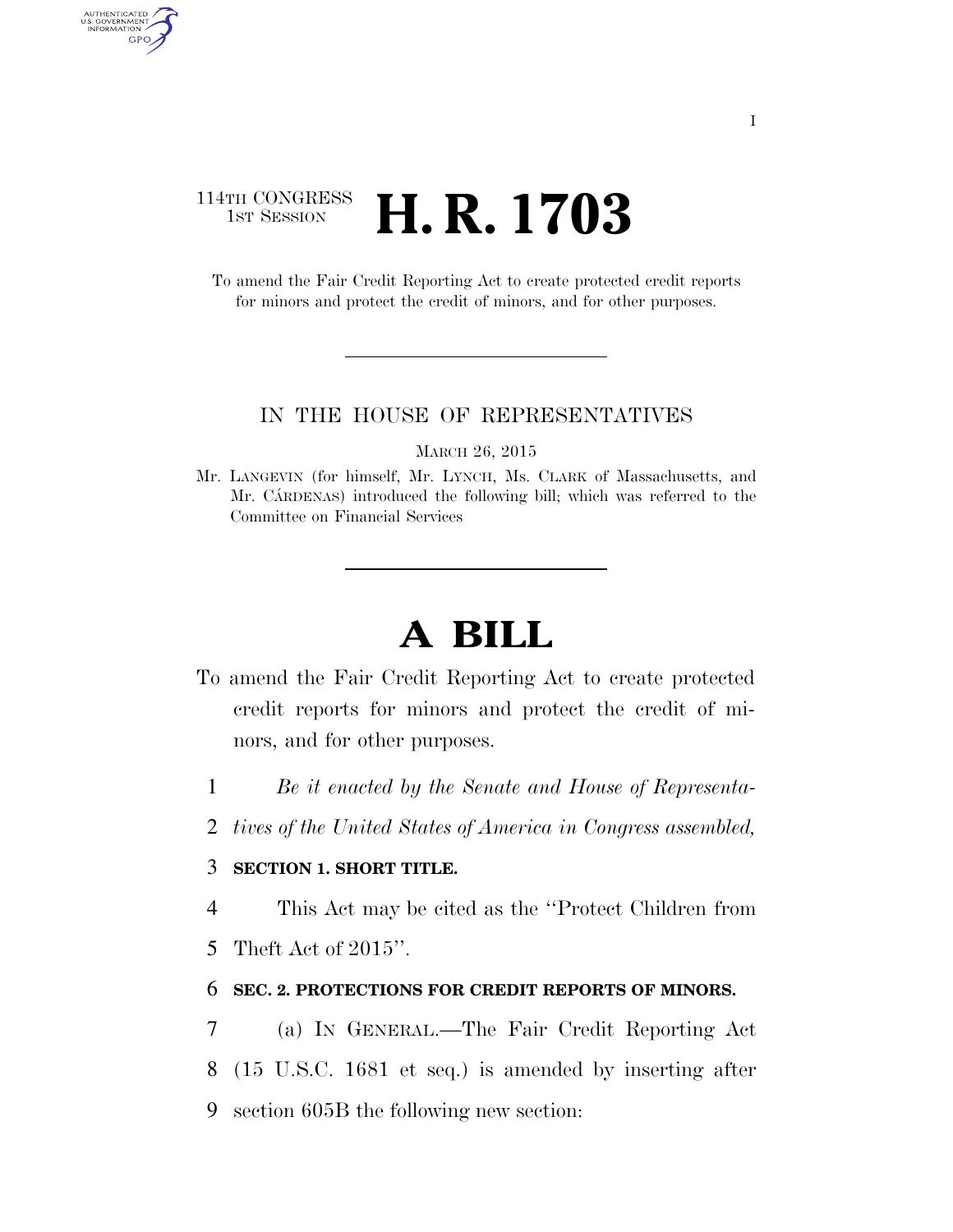## **''SEC. 605C. ADDITIONAL PROTECTIONS FOR CREDIT RE-PORTS OF MINOR CONSUMERS.**

 ''(a) IN GENERAL.—A consumer reporting agency de- scribed in section 603(p) shall, upon request by a covered guardian of a minor consumer, create a blocked file for the minor consumer or convert a file of the minor con-sumer already in existence to a blocked file.

8 "(b) REQUIREMENTS.—The Bureau, by rule, shall es-tablish procedures—

 $\mathcal{L}(1)$  for a consumer reporting agency described in section  $603(p)$  to properly identify the covered guardian and the minor consumer prior to creating, converting, or unblocking a blocked file for such minor consumer;

 ''(2) for such a consumer reporting agency to create a blocked file for a minor consumer or to con- vert a file of a minor consumer already in existence to a blocked file; and

19  $(3)$  consistent with subsection (c), for a cov-ered guardian to unblock a file.

21  $"$ (c) UNBLOCKING A FILE.—

22 "(1) IN GENERAL.—A consumer reporting agency described in section 603(p) shall unblock a blocked file upon request by a covered guardian or on the date of the 18th birthday of the minor con-sumer.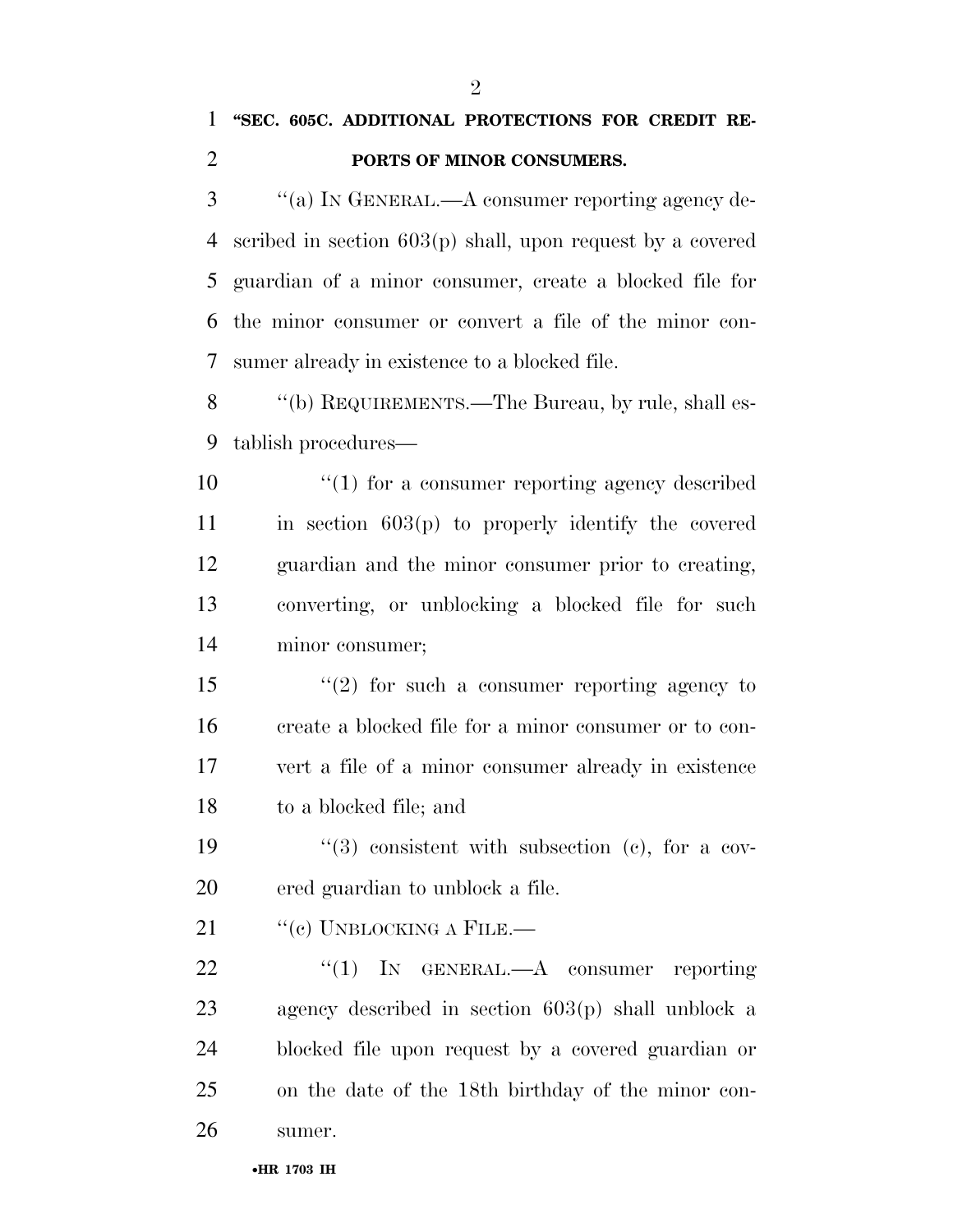| $\mathbf{1}$   | "(2) ALERT STATEMENT.—An alert statement                |
|----------------|---------------------------------------------------------|
| $\overline{2}$ | shall be included in a file unblocked pursuant to       |
| 3              | paragraph $(1)$ if the minor consumer was a victim      |
| $\overline{4}$ | of fraud or identity the t before the date of the 18th  |
| 5              | birthday of the minor consumer as follows:              |
| 6              | "(A) For a file unblocked upon request by               |
| 7              | a covered guardian, for a period of time begin-         |
| 8              | ning on the date such file is unblocked and end-        |
| 9              | ing on the date that is 1 year after the date of        |
| 10             | the 18th birthday of the minor consumer.                |
| 11             | "(B) For a file unblocked on the date of                |
| 12             | the 18th birthday of the minor consumer, for a          |
| 13             | period of 1 year after such date.                       |
| 14             | "(3) DUTY OF RESELLER.—With respect to in-              |
| 15             | formation concerning a consumer whose file contains     |
| 16             | an alert statement, a reseller shall include such alert |
| 17             | statement when furnishing such information.             |
| 18             | $\lq\lq$ FEES.                                          |
| 19             | $\lq(1)$ In GENERAL.—The Bureau shall deter-            |
| 20             | mine if a fee may be charged, and the amount of the     |
| 21             | fee charged, by a consumer reporting agency de-         |
| 22             | scribed in section $603(p)$ to create, convert, or      |
| 23             | unblock a file.                                         |
| 24             | $((2)$ FEES PROHIBITED.—A consumer report-              |
| 25             | ing agency described in section $603(p)$ may not        |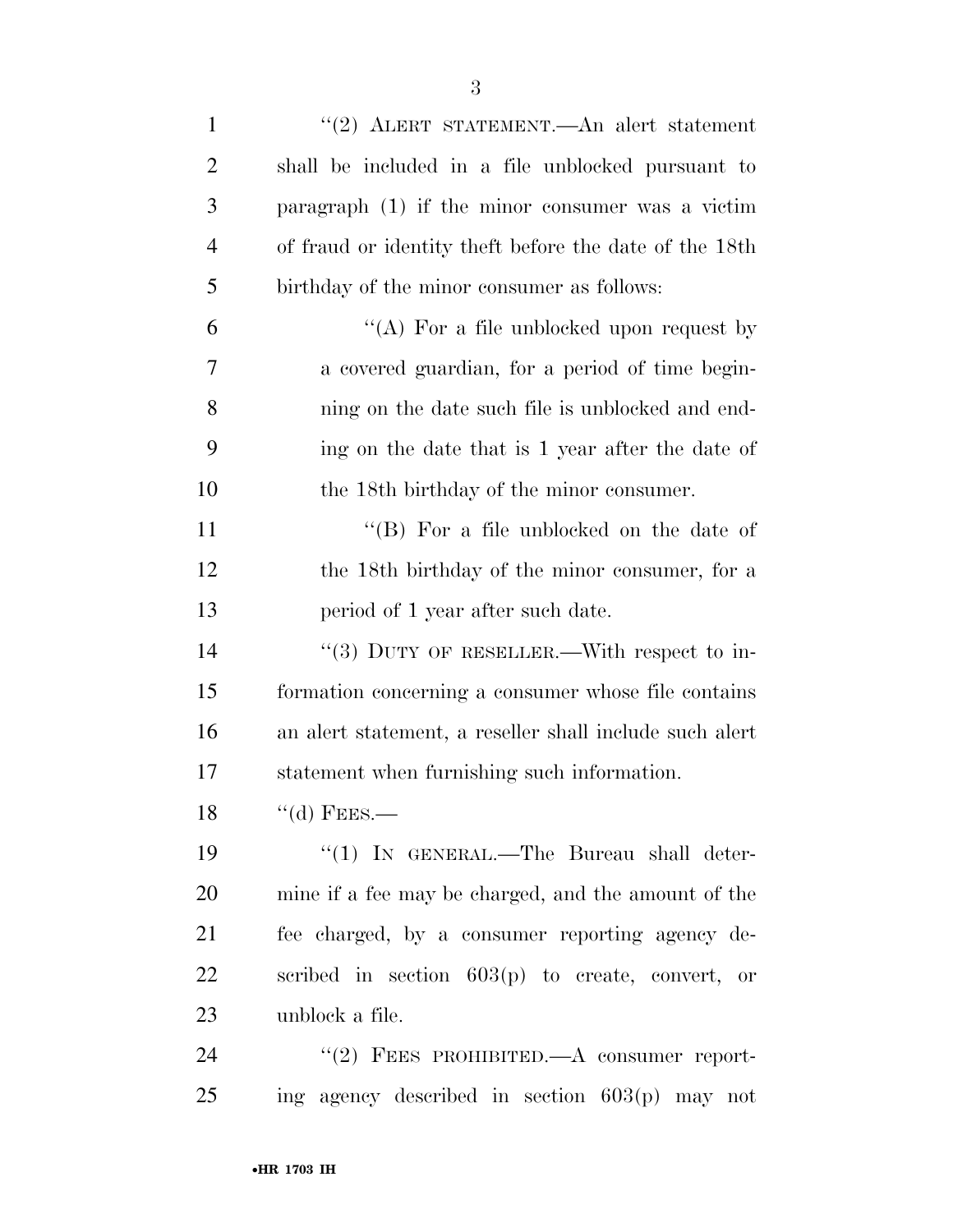charge a fee to a minor consumer who was a victim of fraud or identity theft prior to the date of the mi- nor's 18th birthday, to create, convert, or unblock a file.

 ''(e) EXCEPTIONS.—No provision of this section shall be construed as requiring a consumer reporting agency de- scribed in section 603(p) to prevent a Federal, State, or local law enforcement agency from accessing a blocked file. ''(f) DEFINITIONS.—In this section the following defi-nitions shall apply:

11 ''(1) ALERT STATEMENT.—The term 'alert statement' means a statement that—

 ''(A) notifies all prospective users of a con- sumer report relating to the consumer that the consumer may be a victim of fraud, including identity theft; and

17 ''(B) is presented in a manner that facili- tates a clear and conspicuous view of the state- ment described in subparagraph (A) by any person requesting such consumer report.

21 "(2) BLOCKED FILE.—The term 'blocked file' means a file of a minor consumer in which, pursuant to this section, a consumer reporting agency—

24  $\langle A \rangle$  maintains a file with the name, social security number, date of birth, and, if applica-